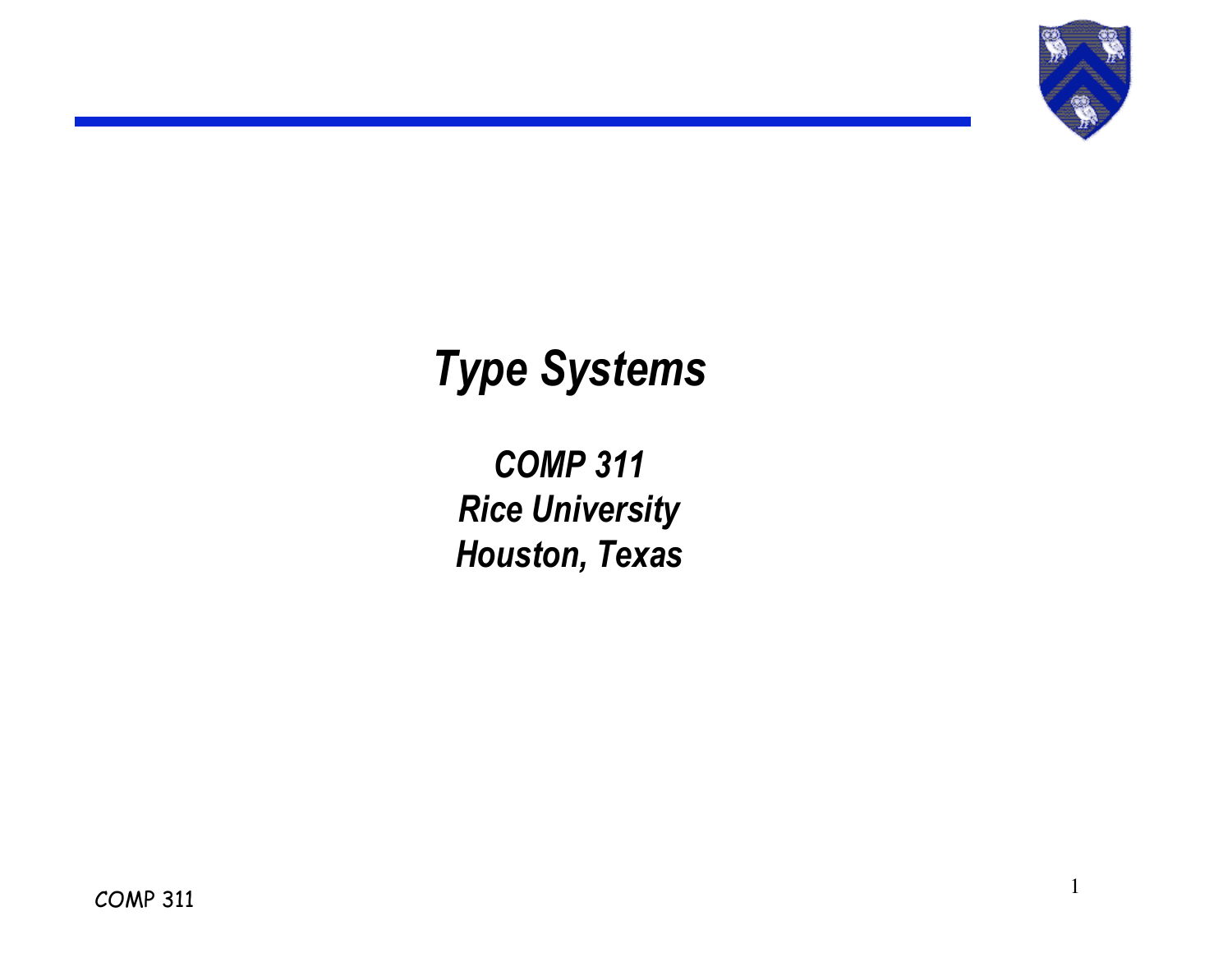

Type Systems for Programming Language were invented by mathematicians before electronic computers were invented.

 What is a type? A meaningful subset of the set of the domain of data values used in a program. Types are used to describe the intended behavior of program operations.

 The concept is derived from mathematics; functions have specified domain and co-domains sets which are often called types. In fact, a function with domain *A* and co-domain *B* is often said to have type  $A \rightarrow B$ . Moveover, the variables used in mathematical formulas typically have specified types

 Mathematicians informally check that uses of functions and variables in formulas are respected just as they informally check that reasoning used in proofs is sound.

 In computer programs, some forms of "type checking" can be formalized and automated.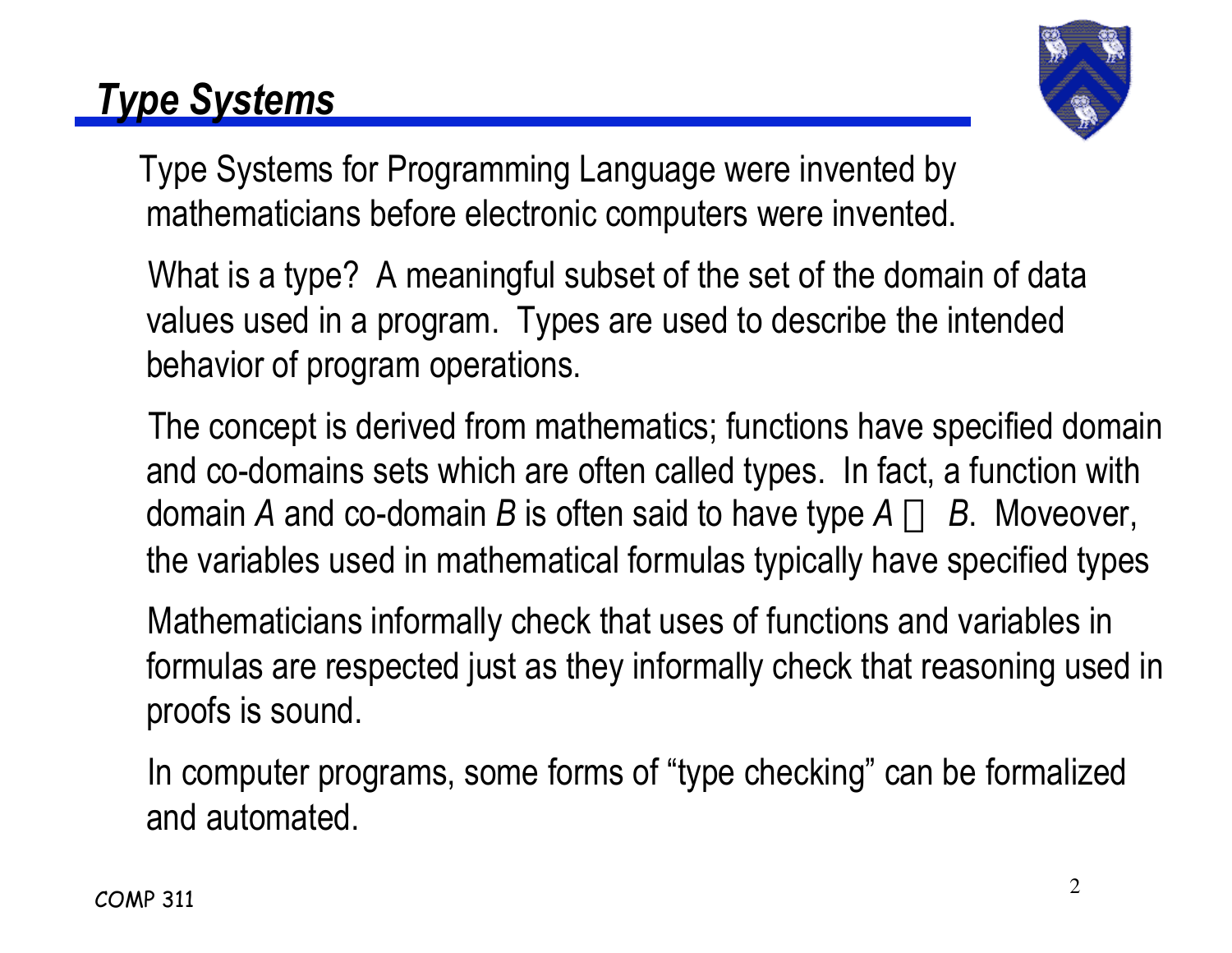

Foundation: type systems for functional languages

Canonical functional language: the  $\lambda$ -calculus

*M* ::= *c* | *x* | (*M M*) | ( $\lambda$ *x M*)

 $c \in C$  (a set of constants)

 $x \in V$  (a set of variables)

So the  $\lambda$ -calculus is really a family of languages that differ only in the constants and variables.

- A simple type system for the  $\lambda$ -calculus.
	- A type has the form

 $\tau ::= b \mid \tau \rightarrow \tau$ 

- $b \in B$  (a set of base types)
- Augmented language syntax:

*M* ::= *c* | *x* | (*M M*) | ( $\lambda x : \tau M$ )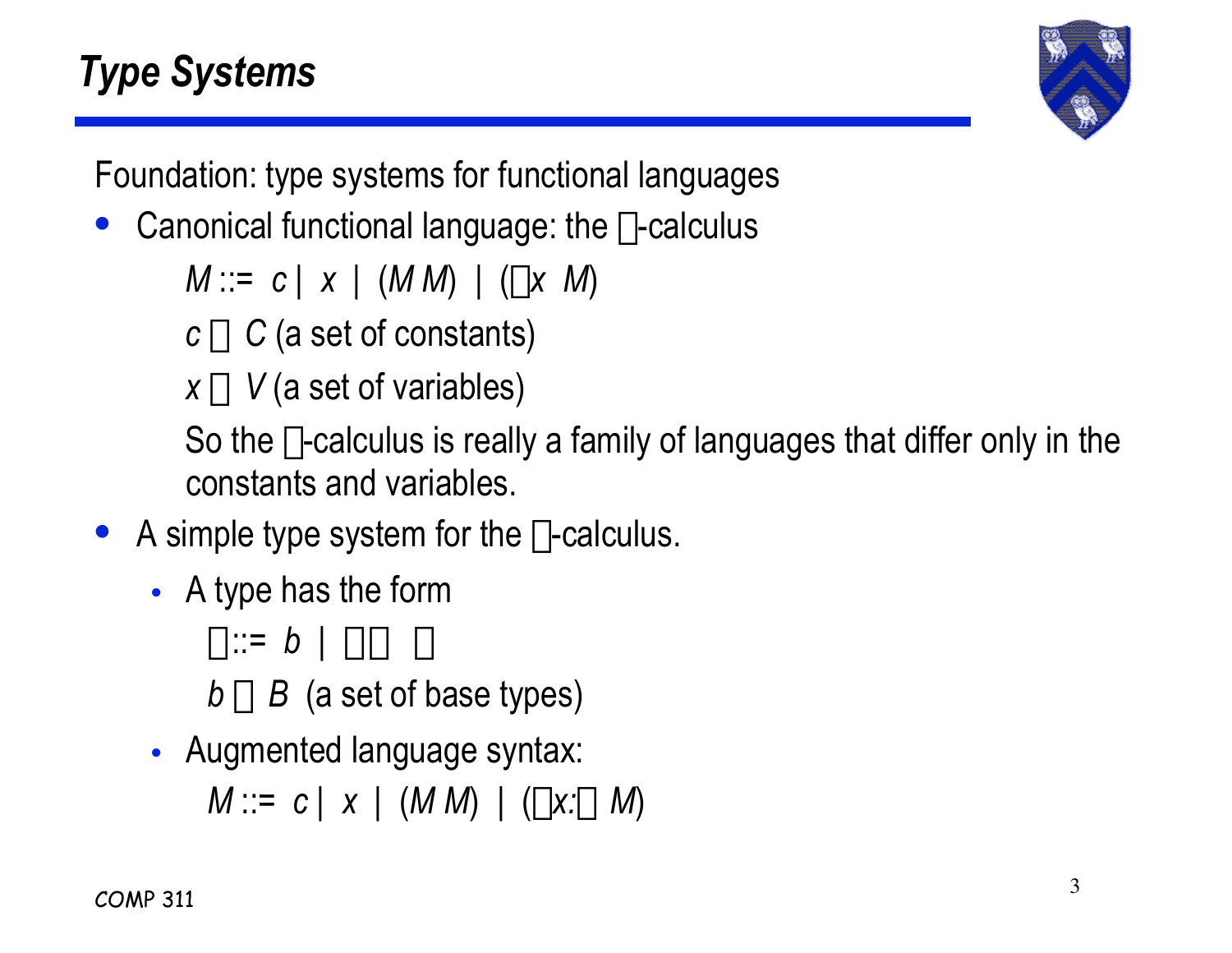

Typing rules for the (simply) typed  $\lambda$ -calculus

- Each constant  $c \in C$  has a given type  $\chi(c)$
- Since an expression M inside a  $\lambda$ -calculus program may contain free variables, type rules keep track of the types of these variables using a type environment  $\Gamma \subseteq V \times T$  where T denotes the set of types  $\tau$ . This type environment is simply a symbol table that records a symbol's type!
- Assume  $M:\sigma\to\tau$  and  $N:\sigma$ . Then  $(M\ N):\tau$ .
- Assume *x*:  $\sigma$  implies that *M*:  $\tau$ . Then ( $\lambda x$ :  $\sigma$  *M*):  $\sigma \rightarrow \tau$

The process of assigning types to  $\lambda$ -calculus programs can be rigorously formalized as a *natural deduction system* where the formal sentences are typing judgements of the form  $\Gamma$  |- *M*:  $\tau$  and the mechanisms for generating *true* sentences are

- *axioms* of the form  $\Gamma$  |- *M*:  $\tau$  and
- *inference rules* of the form

 $\Gamma_1$  |-  $M_1$ :  $\tau_1$ , ...,  $\Gamma_N$  |-  $M_N$ :  $\tau_N \implies \Gamma$  |-  $M: \tau$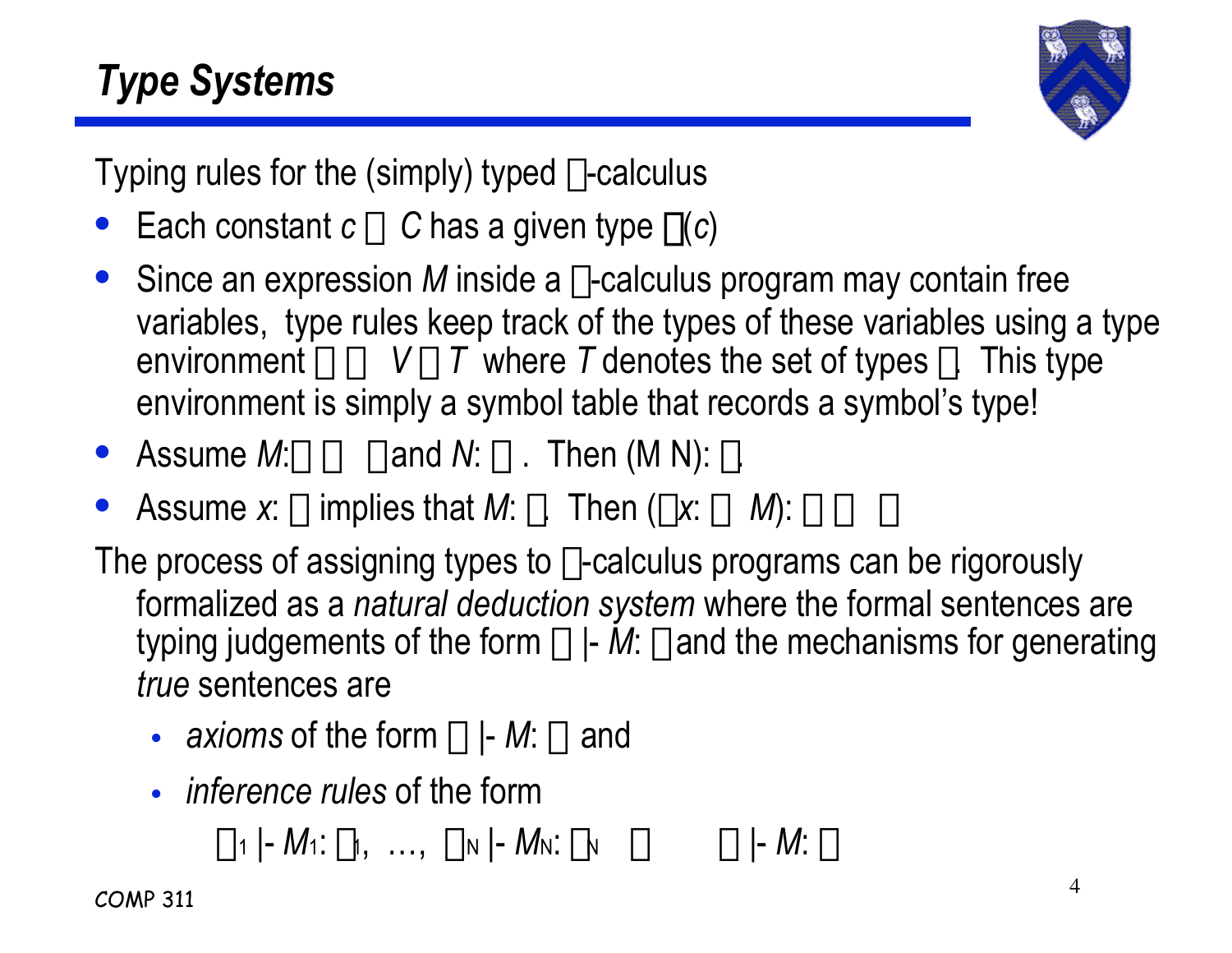Explanation:

- Axioms are typing judgements that are manifestly true.
- Inference rules produce true consequences given true premises
- Common notation for rules  $\Gamma$ 1 |- *M*<sub>1</sub>:  $\tau$ <sub>1</sub>, ...,  $\Gamma$ <sub>N</sub> |- *M*<sub>N</sub>: $\tau$ <sub>N</sub>  $\Gamma$  |- *M*:  $\tau$

Natural deduction rules for (simply typed  $\lambda$ -calculus) [ $\Gamma$  is arbitrary]

- $\Gamma$ , *x*: $\tau$  |- *x*:  $\tau$
- $\Gamma$  |- *c*:  $\chi(c)$
- $\Gamma$  |- (M N):  $\tau$ .
- $\Gamma$  |-  $M:\sigma \to \tau$ ,  $\Gamma$  |-  $M:\sigma$  ( $\to$  elimination or application)
- $\Gamma$  |- ( $\lambda$ *x*: $\sigma$  *M*):  $\sigma \rightarrow \tau$
- $\Gamma$ ,  $x:\sigma$  |- *M*:  $\tau$ .  $\longrightarrow$  introduction or abstraction)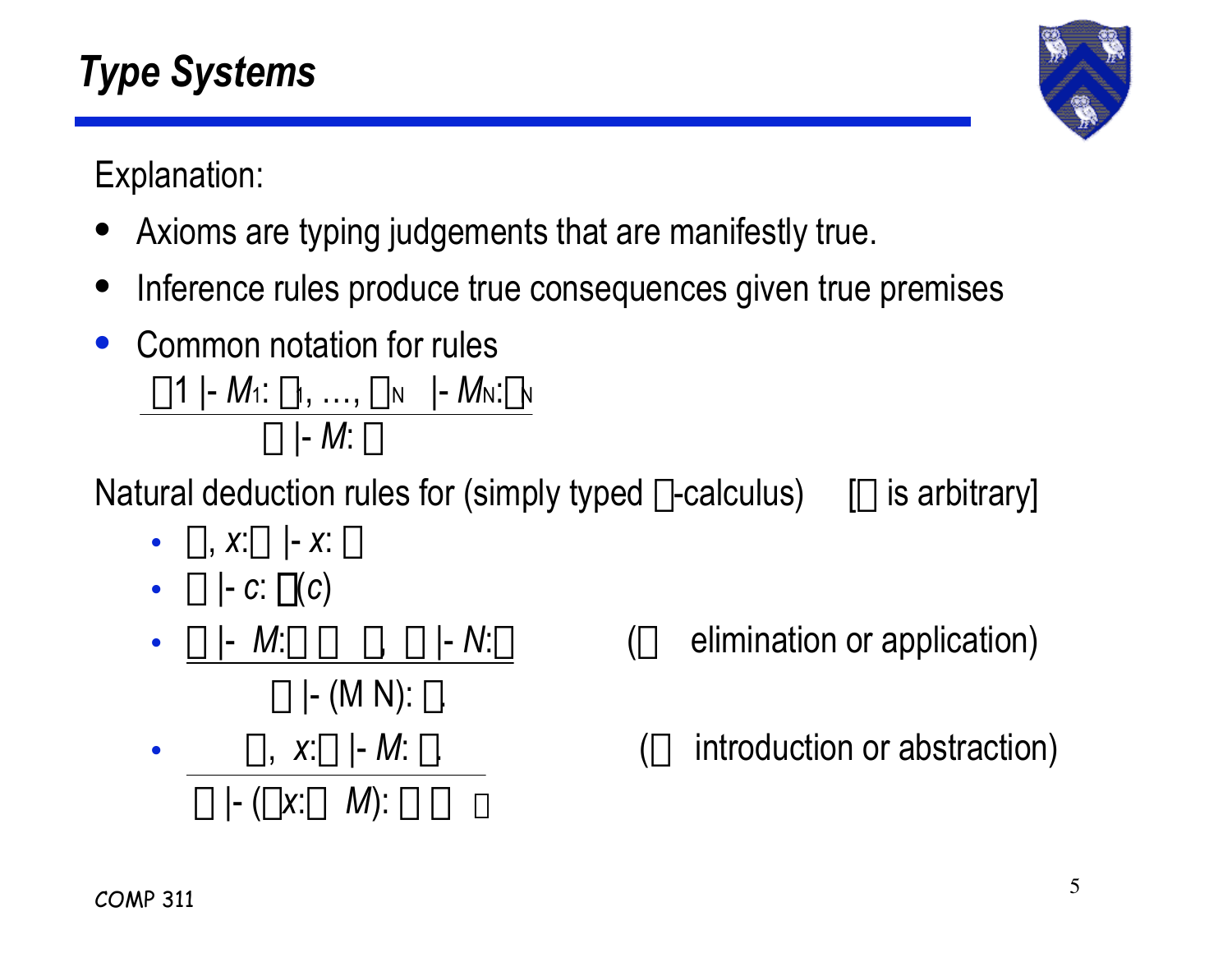**Example** l**-calculus language:**

•  $C = I \cup F$  where

$$
I = \{..., -2, -1, 0, 1, 2 ...\}
$$
  

$$
F = \{+, -, *, / \}
$$

- $V = \{a, b, \dots z, aa, \dots \}$
- $B = \{int\}$
- $\chi(i) = \text{int for } i \in I; \quad \chi(f) = \text{int} \to (\text{int} \to \text{int})$
- What is type of  $(\lambda f: \text{int} \rightarrow \text{int } (\lambda g: \text{int} \rightarrow \text{int } (\lambda x: \text{int } (f(g x))))$ ?  $(int \rightarrow int) \rightarrow ((int \rightarrow int) \rightarrow (int)$ **which is the "curried" form of**  $(int \rightarrow int) \times (int \rightarrow int) \rightarrow (int \rightarrow int)$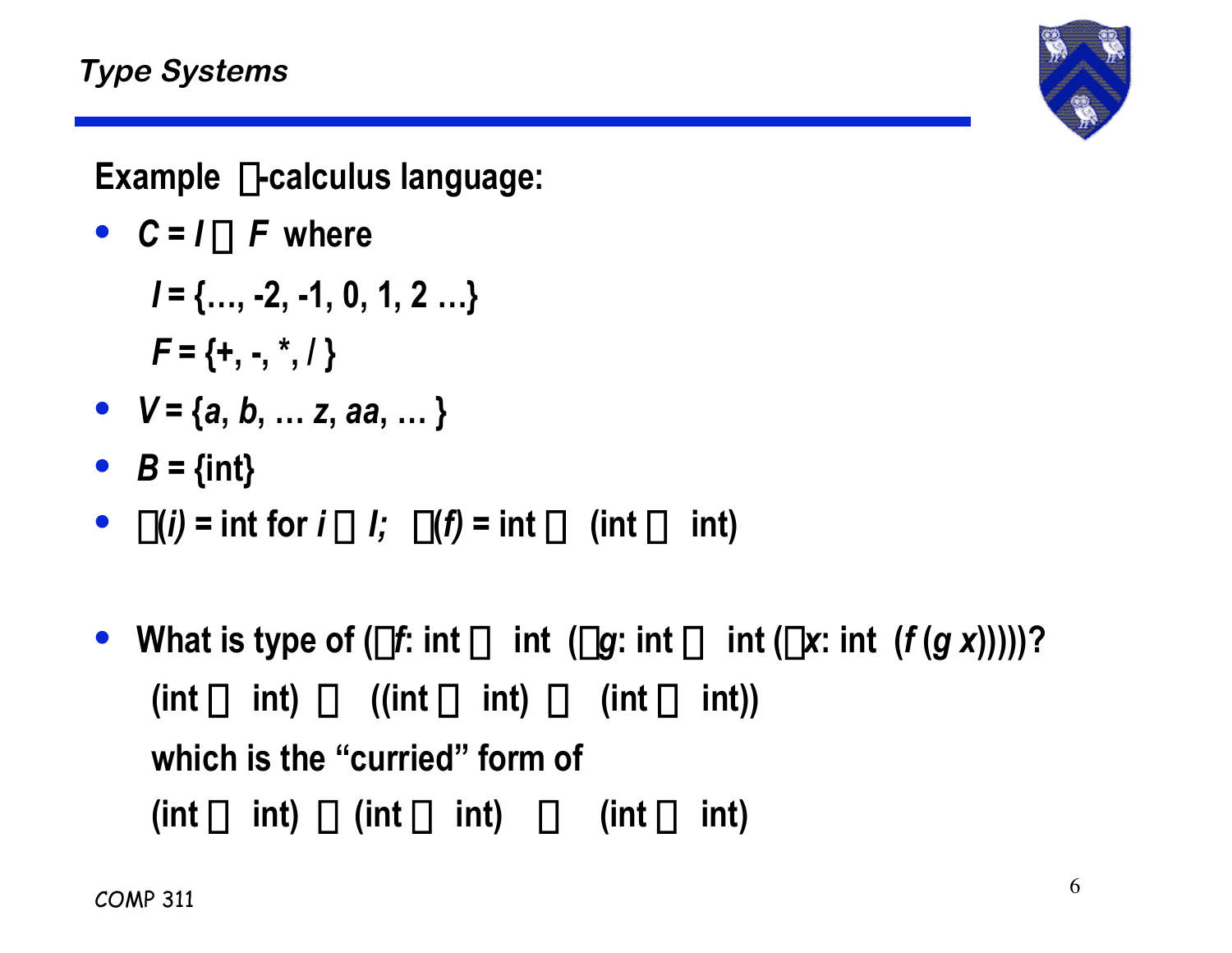

Show:

 $\varnothing$  | ( $\lambda$ f: **int** $\rightarrow$ **int** . ( $\lambda$ *g*: **int** $\rightarrow$ **int** . ( $\lambda$ *x*:**int** . ( $f$ ( $g$ *x*))))): (**int** $\rightarrow$ **int**)  $\rightarrow$  ((**int** $\rightarrow$ **int**)  $\rightarrow$  (**int** $\rightarrow$ **int**))

Tree1: f:int $\rightarrow$ int, g:int $\rightarrow$ int, x:int | g:int $\rightarrow$ int, f:int $\rightarrow$ int, g:int $\rightarrow$ int, x:int | x:int  $f$ :**int** $\rightarrow$ **int**,  $g$ :**int** $\rightarrow$ **int**,  $x$ :**int**  $|$   $(g x)$ : **int** 

Tree2:  $f : \text{int} \rightarrow \text{int}, g : \text{int} \rightarrow \text{int}, x : \text{int} \mid f : \text{int} \rightarrow \text{int}, T \text{ref}$ 

 $f$ :**int** $\rightarrow$ **int**,  $g$ :**int** $\rightarrow$ **int**,  $x$ :**int** | ( $f$ ( $g$   $x$ )): **int** 

*f*:**int** $\rightarrow$ **int**, *g*:**int** $\rightarrow$ **int**  $|$  ( $\lambda$  x:**int**  $\cdot$  (*f* (*g* x))): **int** $\rightarrow$ **int** 

*f*:**int** $\rightarrow$ **int**  $| ((\lambda g : \text{int} \rightarrow \text{int} \cdot (\lambda x : \text{int} \cdot (f(g x)))) : (\text{int} \rightarrow \text{int} \cdot \rightarrow \text{int} \cdot \cdot \cdot \cdot)$ 

 $\emptyset$  | ( $\lambda$  f :int→int . ( $\lambda$  g :int→int . ( $\lambda$  x:int . ( $f(g x)$ )))) : (int→int) → ((int→int) → (int→int))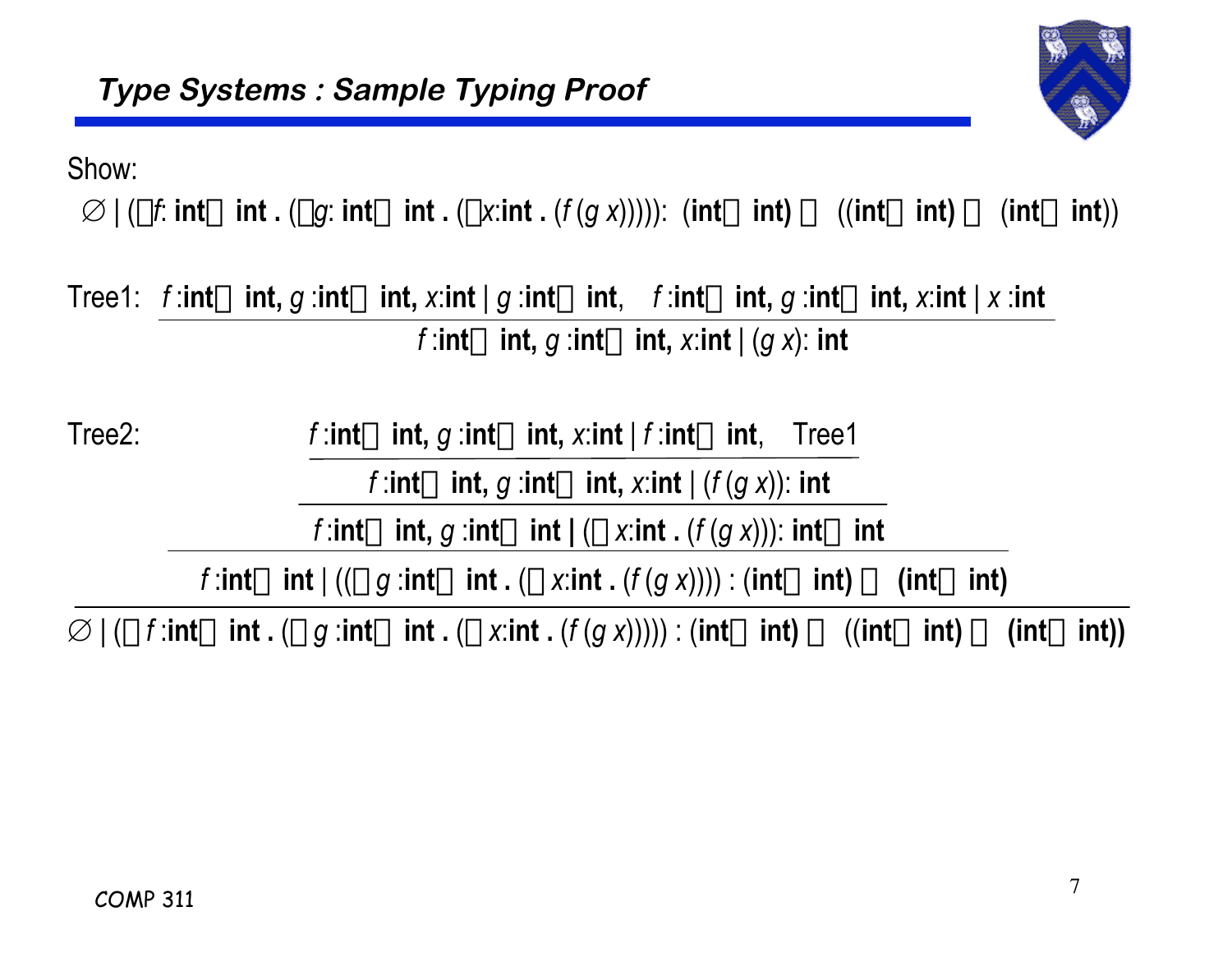- **Question: what is the relationship between the (untyped)** l**-calculus and the (simply) typed** l**-calculus?**
- \_ **Many expressions (and complete programs) in the (untyped)** l**-calculus cannot be typed in the (simply) typed** l**-calculus!**
	- **Example:**  $(\lambda x \, (x \, x))$ 
		- **x** requires a type  $\sigma = \sigma \rightarrow \tau$ , but no such type exists
- \_ **If the constant operations terminate for all inputs, then every typable program terminates for all inputs!**
- **Question: is there a tractable algorithm for determining the type of an expression in the (untyped)** l**-calculus and rejecting the expression if no such type exists? Yes! The standard algorithm (called the type reconstruction algorithm) is based on a very simple idea:**
	- \_ **generate a distinct type variable for every subexpression of the given expression M,**
	- \_ **record the equality constraints between these variables dictated by the typing rule that matches the program context in which the subexpression associated with each variable appears, and**
	- $COMP$   $311$   $100$  these constraints \_ **solve these constraints.**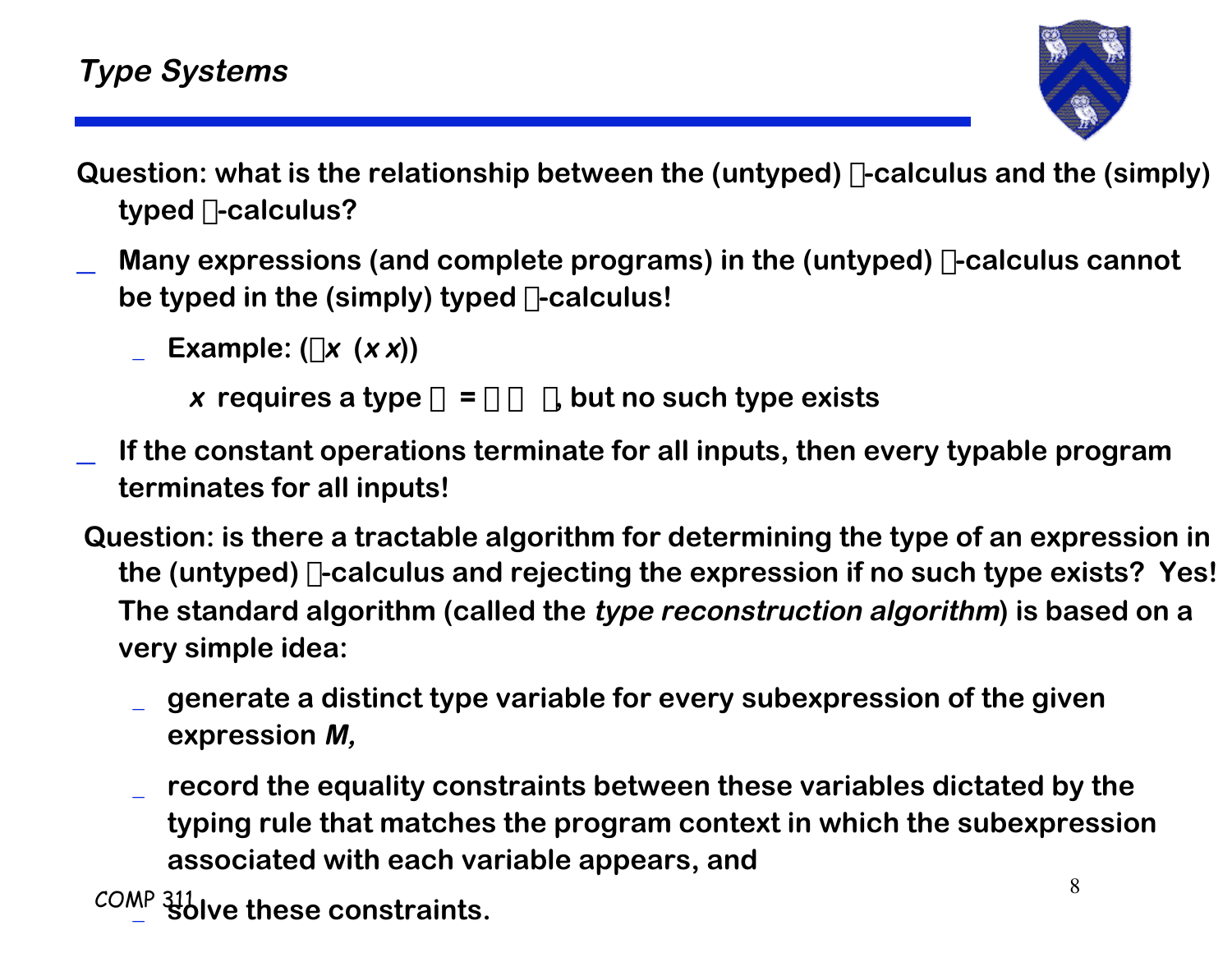

**More details:**

- \_ **Create only one type variable for each distinct program variable; all occurrences of a given variable must have the same type!**
- Create a "compound type variable"  $\sigma \rightarrow \tau$  for each subexpression that **appears as the head M of an application (M N).**
- For each constant  $c$ , assign it the type  $\chi(c)$ . Every subexpression now has **a symbolic type.**
- For each application (M N) where M has symbolic type  $\sigma \rightarrow \tau$ , equate  $\sigma$  with the symbolic type of N and equate  $\tau$  with the symbolic type of  $(M N)$ .
- For each abstraction ( $\lambda$ **x** *M*) where *x* **has symbolic type**  $\sigma$  **and** *M* **has symbolic type**  $\tau$ , equate  $\sigma \rightarrow \tau$  with the symbolic type of ( $\lambda$ **x** *M*).
- \_ **Solve the resulting set of equations on symbolic types (which are just symbolic expressions that can be represented as trees) using the unification algorithm (invented by John Alan Robinson, a professor of philosophy at Rice in the 1960's). The generated solution is a substitution mapping type variables to symbolic types.**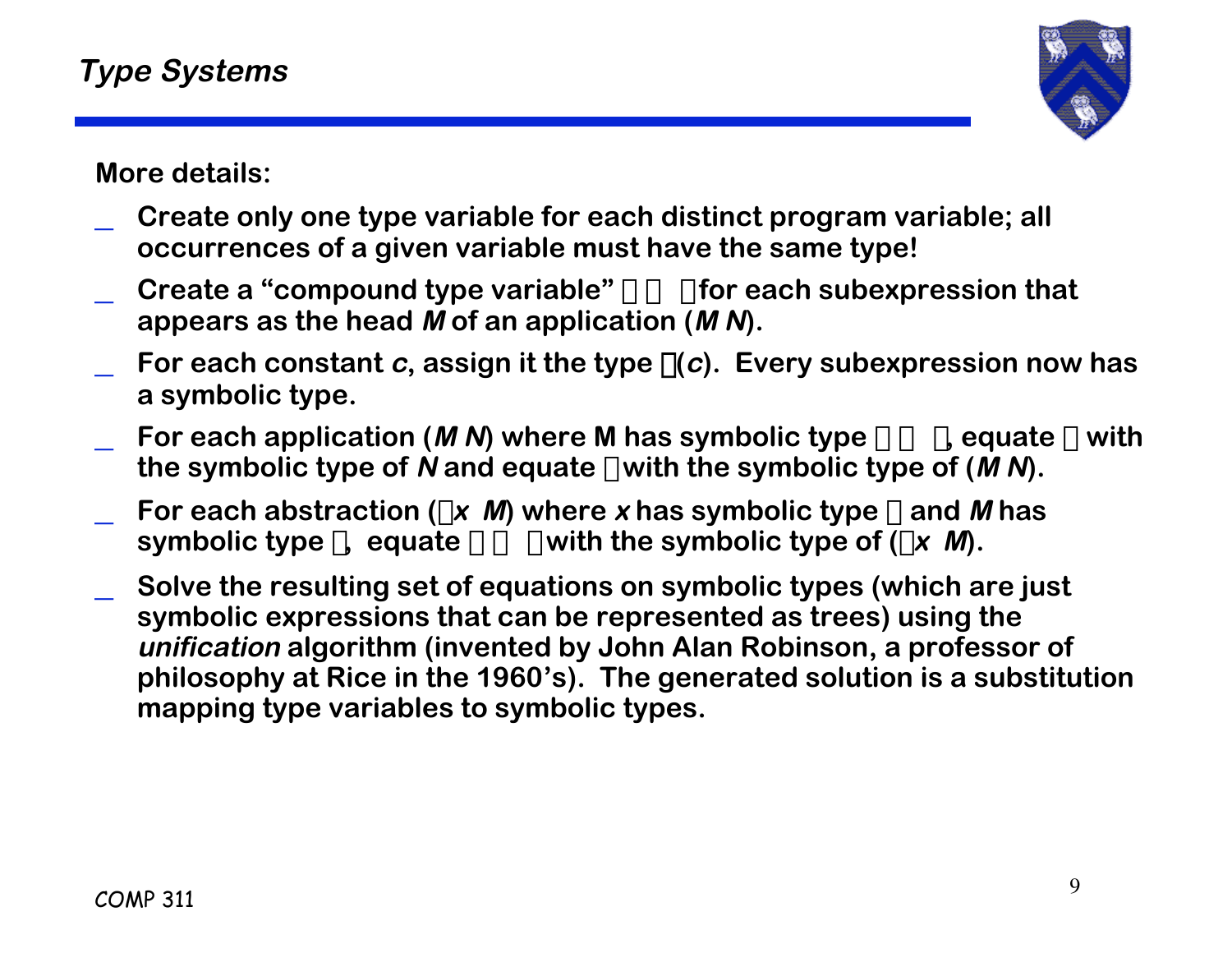

**What is unification? Tree pattern matching where match variables only appear as leaves.**

- \_ **A naïve recursive algorithm can be written in a few lines of Scheme or ML.**
- \_ **The common practical algorithm relies on a union-find representation of finite sets to record equivalent symbolic types. Every set contains at least one symbolic type that is just a variable. This algorithm runs in essentially linear time.**
- \_ **A linear algorithm exists but it is not as efficient for problems of practical size as the union-find based algorithm.**
- \_ **Question: is the reconstructed type unique? Many** l**-calculus programs** have multiple typings. Consider the program  $(\lambda x \times x)$ . It can be assigned the type  $\sigma \rightarrow \sigma$ , for any type  $\sigma \in \mathcal{T}$ , e.g., (int  $\rightarrow$  int), (int  $\rightarrow$  int)  $\rightarrow$  (int  $\rightarrow$  **int**), ...
	- **The type reconstruction algorithm deftly addresses this problem by returning the most general symbolic typing; all of the possible ground typings (containing no type variables) are substitution instances of this typing. For this reason, the typing produced by the type reconstruction algorithm is called the principal typing (or type) of the program.**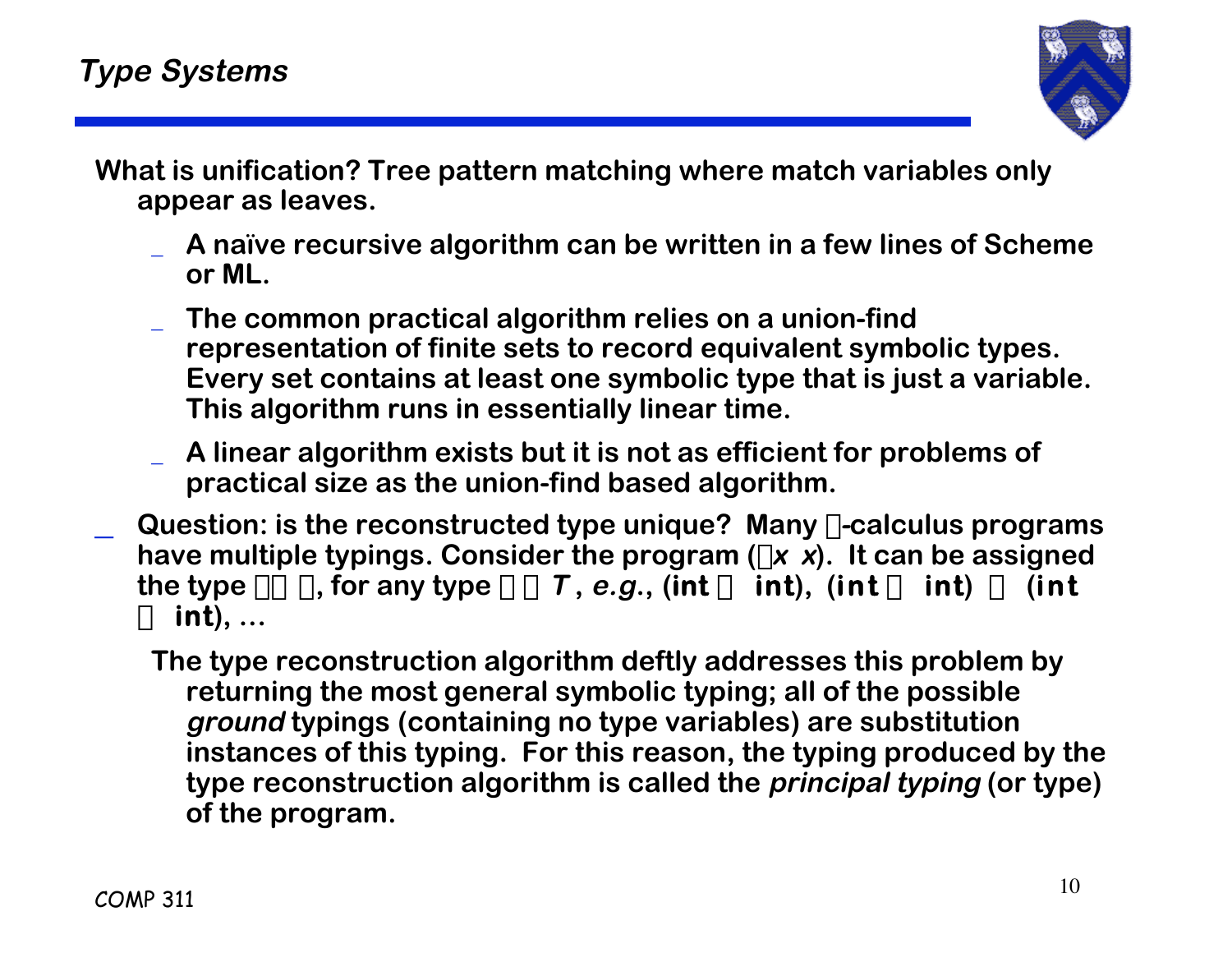

**Robin Milner's Creative Leaps**

\_ **The simple type system for the** l**-calculus is truly onerous because polymorphic functions (those with variables in their principal types) have to be rewritten for each different typing. The original Pascal language suffers from precisely this problem.**

 **Milner recognized that a surprisingly useful form of polymorphism could be** added to the (simply) typed  $\lambda$ -calculus by adding a let construct to the **language family. The extension adds one new form to the family syntax**

 $M := ...$  | (let  $(x, M)$  *M*)

 **Given an expression of the form**

**(let (x M) N)**

**<sup>x</sup>can be used polymorphically in N without breaking the principal typing property. Type reconstruction can first infer the principal type of M and subsequently use a renamed version of this type (a fresh name for each distinct type variable) for each distinct occurrence of x in N.**